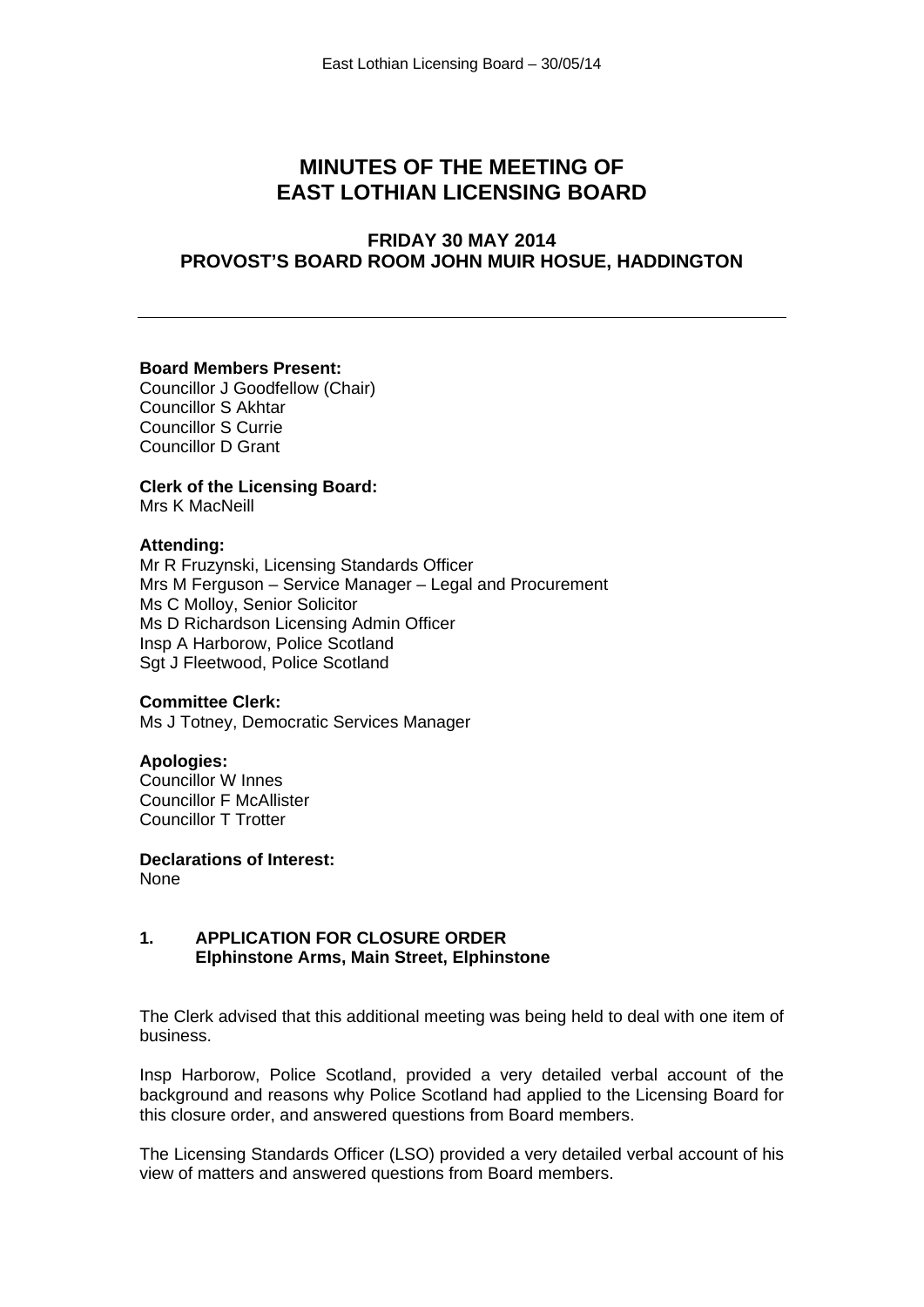Insp Harborow summarised that there are ongoing concerns for public safety, including the safety of the family who run Elphinstone Arms, following an incident of wilful fire-raising overnight between 20 and 21 May 2014. Correspondence from the Attending Fire Investigator states that the fire was started deliberately by unknown person/s. The fire had not taken hold but had it done so, there was the potential for the fire to spread to the flat above. The potential outcome could have been more severe and there could have been casualties. He stated that he is greatly concerned about inconsistencies surrounding this incident and the two previous incidents at the premises; Scott Dodds' continued involvement with the premises; and lack of cooperation with the Police. He urged the Board to grant the closure order and consider not allowing the premises to open in future unless the Dodds family are completely disconnected from the Elphinstone Arms.

In response to the Chair, the LSO advised that Mrs Margaret Dodds is the current licence holder as Mr M Fleming wrote to the Board on 27 May advising that he was no longer a Director of M F Publicans Ltd. Mr Fleming had informed the LSO that the company was now under the Directorship of Mrs Margaret Dodds, who is the current premises manager and mother of Scott Dodds. Mr Fleming added that he was no longer the licence holder; was no longer resident in the flat above the premises (he had been present in the flat at the time of the fire); and no longer had any association with the premises. The LSO stated that he had attended the premises the morning after the fire and gave an account of what he had seen. He advised that public safety is the paramount concern, even if that means closing this facility to the local community.

The Clerk informed the Board that a closure order, if granted, would need to be for a fixed period of time.

Insp Harborow requested a minimum closure period of six months, if granted.

The Board members, Clerk of the Board, Service Manager – Legal and Procurement, Senior Solicitor and Licensing Admin Officer adjourned to debate the matter in private.

On reconvening the meeting, Board members individually provided their view on the request from Police Scotland to grant the closure order.

Councillor Grant stated that, based on the evidence from Insp Harborow, he supported the application for the closure order and asked that other Board members also support the application.

Councillor Currie commented that his position has not changed from that which he expressed at the meeting of East Lothian Licensing Board on 24 April 2014. There is a serious public safety issue and he welcomed the information and evidence from the LSO. He supported the application for the closure order.

Councillor Akhtar advised that this is a serious matter and that public safety is paramount. Based on the information she had heard, she would be supporting the application for the closure order.

Councillor Goodfellow commented on the serious nature of the incident overnight between 20 and 21 May 2014 which could have resulted in the loss of life. In his view, closure of the premises is necessary in the interest of public safety.